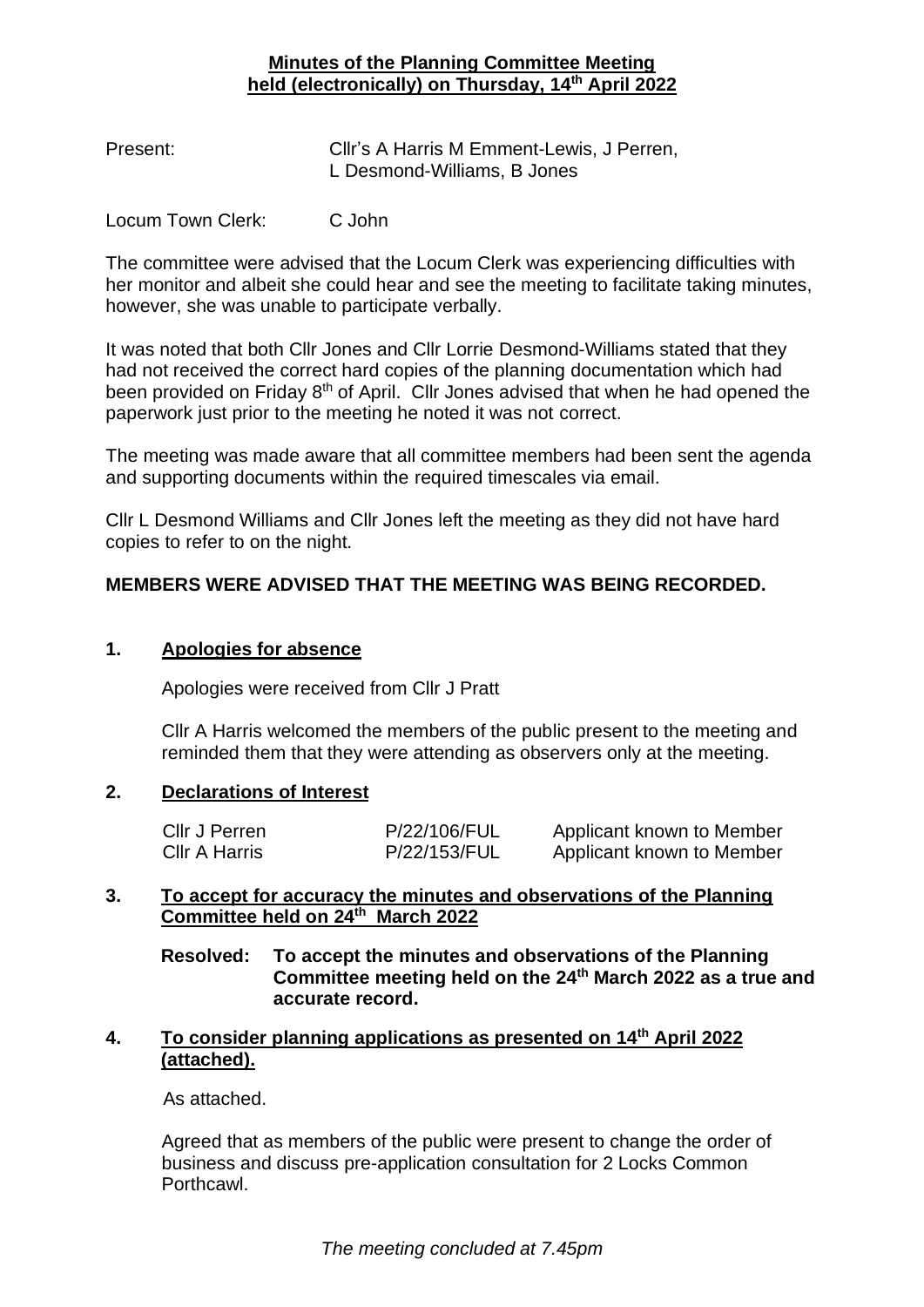Porthcawl Town Council



# PLANNING APPLICATIONS FOR CONSIDERATION BY THE PLANNING COMMITTEE (Electronically)  $14<sup>th</sup>$  April 2022

| <b>APPLICATION</b>                                                                                                                                                                                                                                                             | <b>COMMENTS</b>                                                                                                                                                                                            |
|--------------------------------------------------------------------------------------------------------------------------------------------------------------------------------------------------------------------------------------------------------------------------------|------------------------------------------------------------------------------------------------------------------------------------------------------------------------------------------------------------|
| P/21/1072/FUL                                                                                                                                                                                                                                                                  |                                                                                                                                                                                                            |
| Mr M Khaliq<br>Sea View Farm<br>Pyle Road<br>Porthcawl                                                                                                                                                                                                                         | Noted - requirement for sab approval<br>required.                                                                                                                                                          |
| Retention of dwelling as built (non-compliance with<br>P/13/268/OUT & P/14/277/RES) (Additional justification<br>received $16-2-22$ ).                                                                                                                                         |                                                                                                                                                                                                            |
| P/21/273/FUL<br>Spring Design<br><b>St Clare's Convent</b><br>Newton<br>Porthcawl<br>Construction of 2 new detached dwellings and planting of                                                                                                                                  | No objection                                                                                                                                                                                               |
| replacement TPO tree (Amended description and plans<br>received).                                                                                                                                                                                                              |                                                                                                                                                                                                            |
| P/22/153/FUL<br>R Sheppard<br>37a Sker Walk<br>Porthcawl<br>Single storey side extension.                                                                                                                                                                                      | To defer this planning application to<br>the next planning committee meeting<br>for consideration. Due to Councillors<br>declaring an interest the meeting was<br>not quorate to discuss this application. |
| P/22/179/FUL<br>Mr C Daley<br>7 Gordon Road<br>Porthcawl<br>Remove rear extension construct single storey extension with                                                                                                                                                       | No objection                                                                                                                                                                                               |
| balcony over; alteration to front dormer and provision of<br>balcony.<br>P/22/184/RLX<br>PPD Group Ltd                                                                                                                                                                         | No objection                                                                                                                                                                                               |
| Land between Pyle Road and Fulmar Road<br>Porthcawl<br>Variation of condition 1 (minor adjustments to approved<br>plan); removal of conditions 4 (Community Route), 5<br>(stopping up), 6 (drainage), 7 (infiltration testing) $\&$ 8<br>(boundary treatment) of P/19/371/FUL. |                                                                                                                                                                                                            |